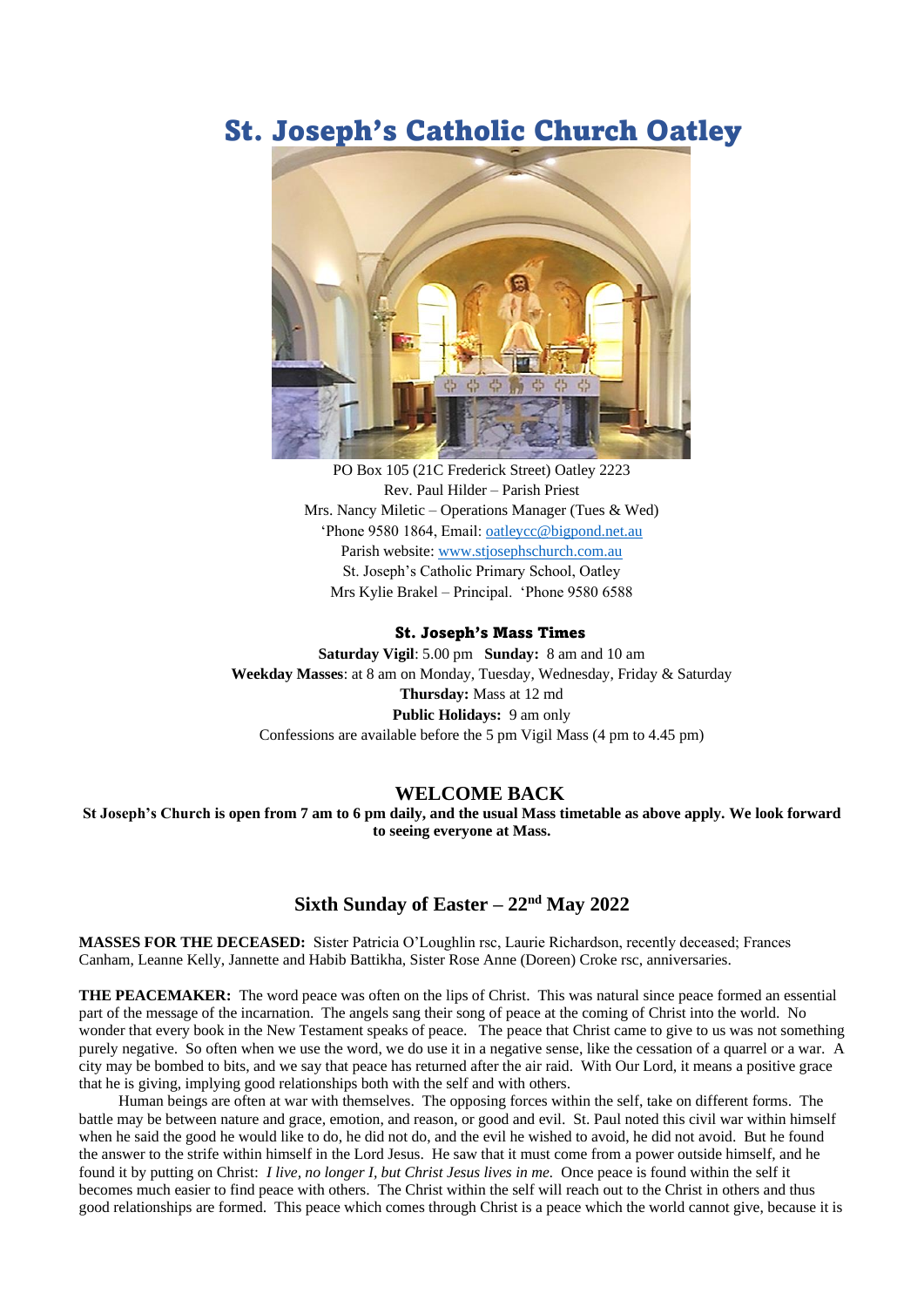a grace that is a gift from Our Lord, the peacemaker to all. Christ gave us his Spirit to continue his work of peace. He did not guarantee absence of troubles and vexations or suffering but he did guarantee an inner calm from the Spirit. *When the Spirit of Truth comes, he will teach you all things,* he said. He will teach us peace of heart amid all the frenzy of life. His stillness will be felt amid all its noise.



**PARISH MORNING TEA:** Thank you to everyone who participated and volunteered at the Parish morning tea this week. What a great turnout and success. It was an enjoyable time to get together with our existing parishioners and new ones. There was an abundance of delicious treats and snacks made by parishioners. We thank everyone for participating in the event. We will keep you up to date when the next one will be scheduled. Thanks to Susan Canham and Maris Cummins for organising the event. *Fr. Paul.*

FATHER PAUL WILL BE ON ANNUAL LEAVE from this Sunday until Saturday 4<sup>th</sup> June. Father Hugh Thomas cssr, will supply for the Vigil Mass, and Sunday Masses on the 28<sup>th</sup> and 29<sup>th</sup> May (Solemnity of the Ascension). During Father Paul's absence there will be no daily Masses until Saturday 4<sup>th</sup> June.

Masses times at Peakhurst and Penshurst during this time are: OLF Peakhurst: Wednesday & Friday at 9.30am. St Declan's Penshurst: Monday 6:45am, Tuesday 9:15am, Wednesday 6.45am, Thursday 9:15am, Friday 6.45am, Saturday 8am.

**Charitable Works Fund:** Thanks to all who gave generously to the collection last weekend. If you missed out on the opportunity to contribute to the Charitable Works Fund, envelopes are still available on the table in the foyer of the Church.

**Church Open:** Our church is open each day for weekday Masses and Sunday Masses at 5pm (Saturday Vigil), 8am and 10am, Sundays. We look forward to seeing everyone at Mass.

**The Parish now has the facility to stream our Sunday Masses:** You can access this on YouTube by following this link: [bit.ly/stjoatley](http://bit.ly/stjoatley) **OR**



**Sacramental Program for 2022**, please visit the Parish website: [www.stjosephschurch.com.au](http://www.stjosephschurch.com.au/) and click on the tab *Sacrament Dates 2022* for further information.

Please note that Parish Confirmations this year will be at St. Mary's Cathedral on the *7 th of August 2022 at 3.30pm*.



**CONFIRMATION:** The boys and girls of the parish who are eligible to receive the Sacrament of Confirmation this year, have begun their classes and preparation to receive the Sacrament at St. Mary's Cathedral on Sunday,  $7<sup>th</sup>$  August. Please keep them in your prayers and encourage them to faithfully practice their faith.